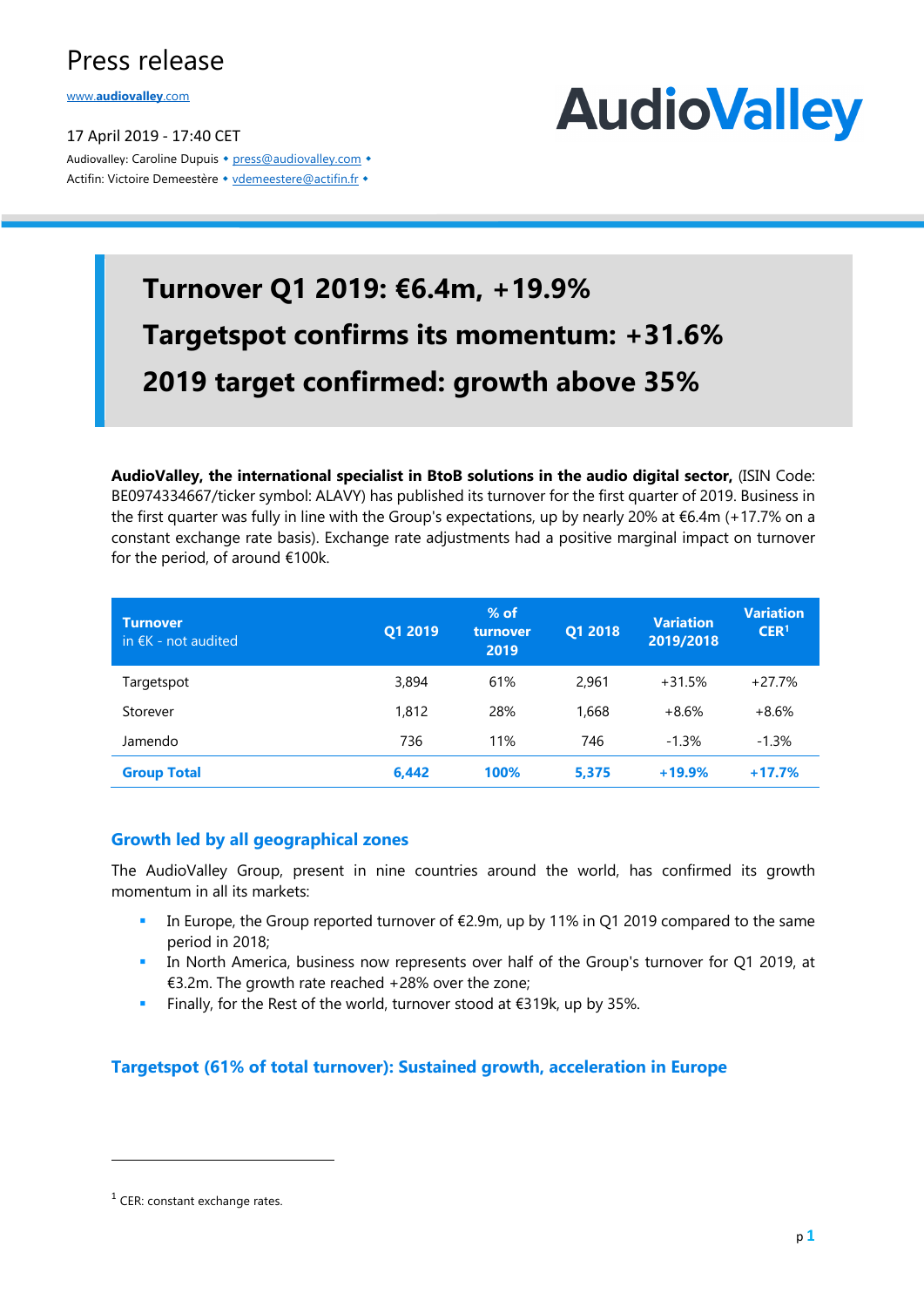## Press release

www.**audiovalley**.com

17 April 2019 - 17:40 CET Audiovalley: Caroline Dupuis • press@audiovalley.com • Actifin: Victoire Demeestère • vdemeestere@actifin.fr •

# **AudioValley**

The Targetspot division, a solution for the aggregation and monetisation of digital audio audiences (digital radio and podcasts) reported Q1 2019 turnover of €3.9m, up by 31.5% (+27.7% at constant exchange rates) compared to the same period last year.

This sustained growth is led by business in the United States, at €3.0m, up by 26.6% (+21.8% at constant exchange rates).

In addition to dynamic growth on the North American continent, the division reported turnover of €0.9m in Europe, up by 52.3%. As a reminder, over the whole of FY 2018, turnover in Europe grew by 26%.

This acceleration is evidence of the successful rollout of the European sales network, in particular the opening of sales offices in recent months in Spain, the Netherlands and Germany. The growing strength of business in these countries will accelerate over the coming months.

Business will also benefit from the monetisation agreements with radio stations and major digital content platforms, in particular with the Prisa Group (monetisation of the total audio digital audience in the following countries: Spain, France, Germany, Italy, the Netherlands, the United Kingdom, Canada and the United States) and most recently with SoundCloud (exclusive monetisation of the digital audience in Germany, France and the Netherlands).

The division's unique technological and sales positioning therefore enables it to make the most of the boom in digital radio and the swing in advertising budgets, which is accelerating in Europe and being confirmed in the United States, the two strategic geographical zones for expanding this division.

#### **Storever (28% of total turnover): Excellent visibility**

Storever, a one-stop shop for audio and video broadcasting solutions in sales outlets, posted turnover of €1.8m for Q1 2019, up by 8.6%.

This solid growth was generated by 12% growth in subscription revenue (of which 8% relates to the increase in sales outlets and 4% to the increase in the average basket) compared to Q1 2018, although revenue from audio and video production was down. The subscription model offers excellent visibility for the Storever division. The major installations made during the first few months of the year will have a significant effect on turnover in Q2 2019.

#### **Jamendo (11% of total turnover): Revitalisation in progress**

Jamendo, the commercial platform for professional media projects, reported turnover of €736k for Q1 2019, down slightly by 1.3% compared to 2018. The revitalisation of this business, illustrated by the appointment in March 2019 of a new Managing Director and the awarding of Independently Managed Entity status, should give new impetus to the division in the coming months.

#### **2019: Acceleration of sales momentum with turnover expected to grow by over 35% (at CER)**

The successful start to the year has confirmed the Group's highly favourable prospects and the expected acceleration in business for the whole of FY 2019. In this context, AudioValley confirms its 2019 targets of increasing turnover by over 35% (at constant exchange rates).

Beyond 2019, the Group stands by the ambitions presented at the time of the initial public offering.